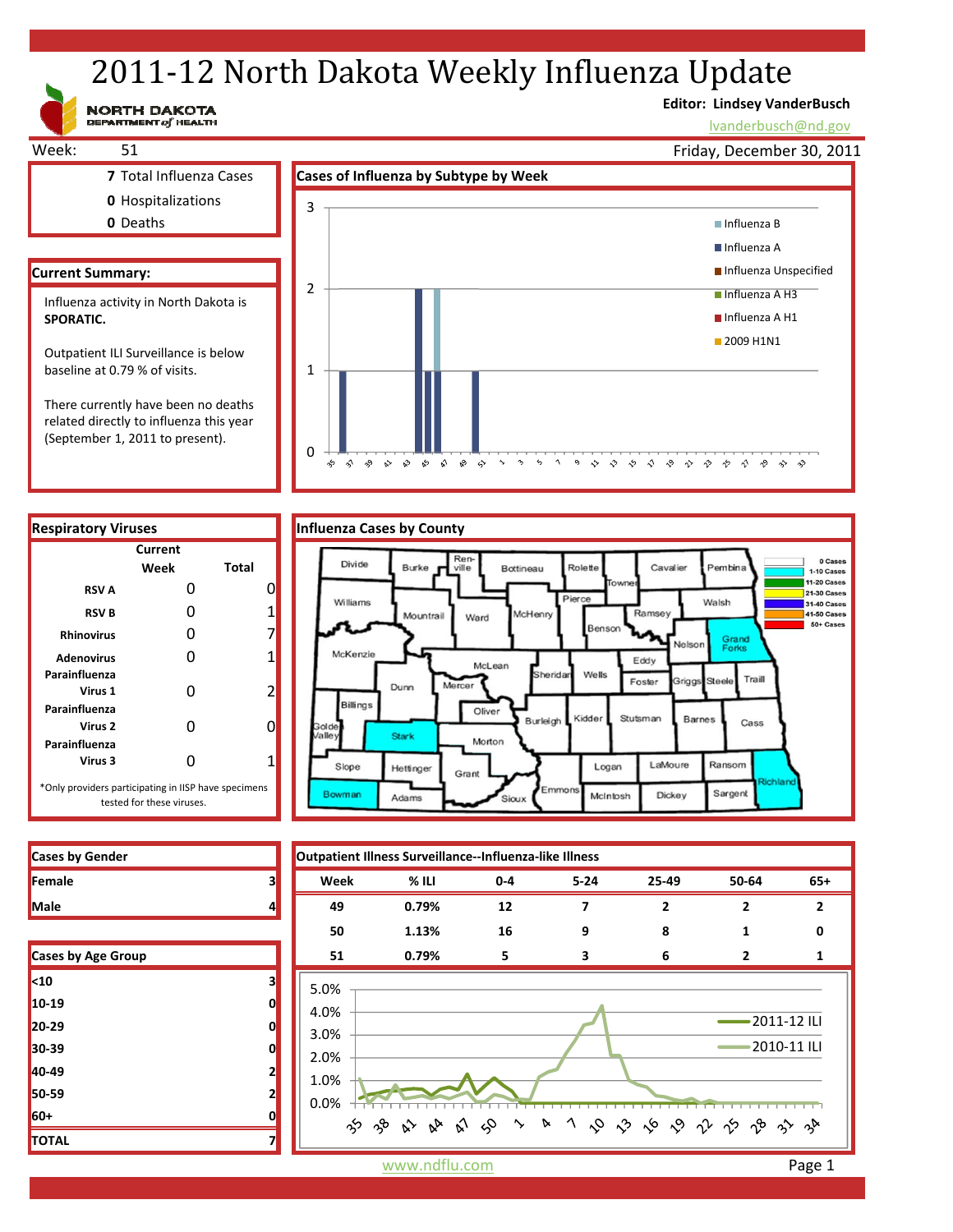# 2011-12 North Dakota Weekly Influenza Update

NORTH DAKOTA<br>DEPARTMENT of HEALTH





\*These data do not represent all laboratory results for influenza.



Friday, December 30, 2011

## **North Dakota School Surveillance:**

**‐‐ 5 North Dakota Schools Reporting**

**‐‐ Percent Absent due to illness for this week is well below what would be considered significant absenteeism.**

**‐‐ If your school would be willing to particiapte in our surveillance, please contact Lindsey VanderBusch, lvanderbusch@nd.gov.**

## **Sentinel Laboratory Surveillance**

**‐‐ 14 North Dakota Laboratories Reporting**

**‐‐ The number of percent positive on influenza tests remains low.**

**‐‐ Reminder, when influenza activity is low, the positive predictive value of the tests are low. This means that the possiblity of false positives are high.**